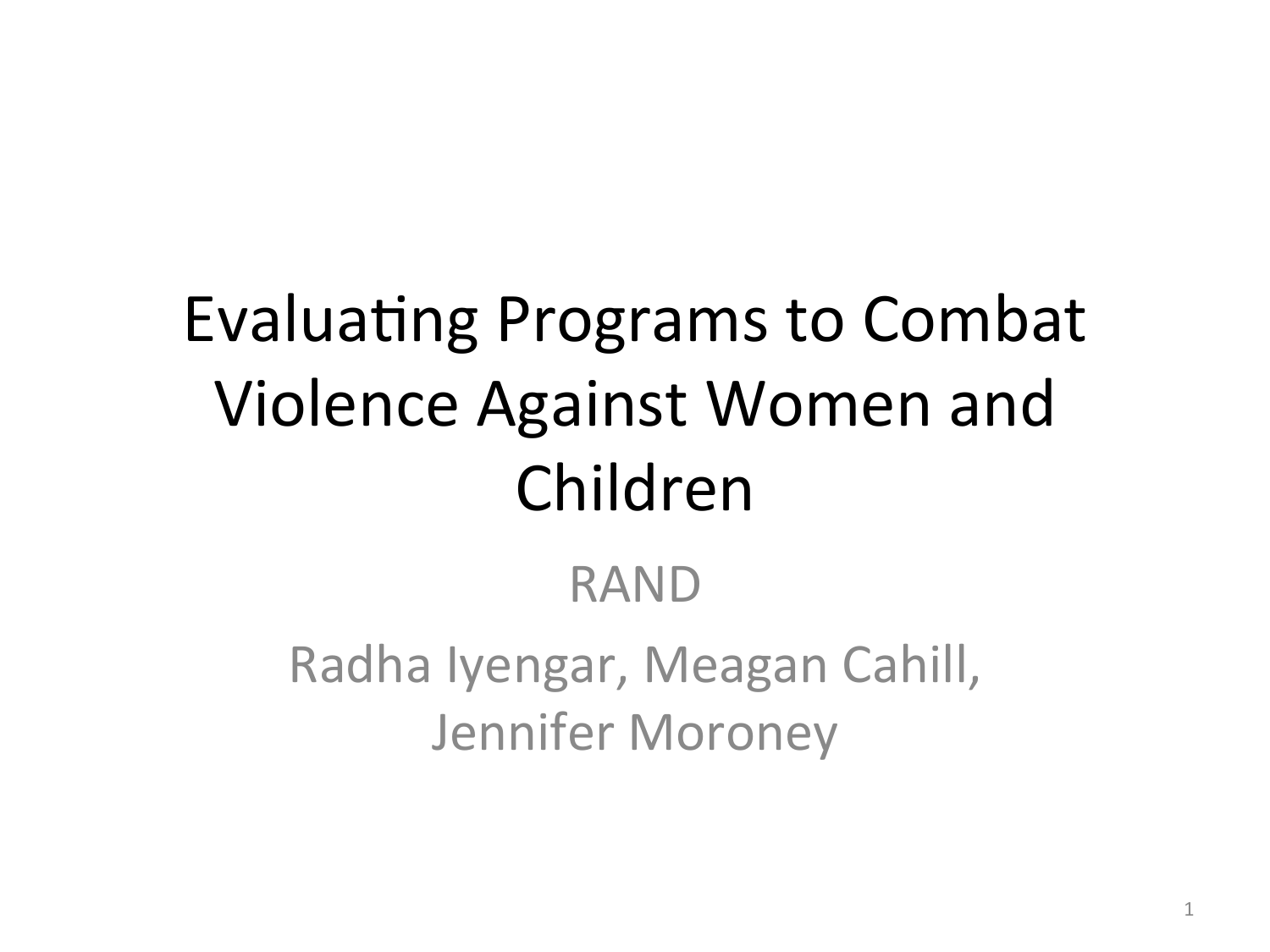# Who is RAND?

- Non-partisan, objective research and analysis
	- Use best possible method to rigorously evaluate policies and programs in a wide range of areas
	- $-$  Focus on impact research should be actionable and sustainable
- Diverse Researchers with Extensive Experience
	- $-$  Researchers from a wide range of backgrounds
	- $-$  Experience in the US and internationally
	- Combine quantitative and qualitative approaches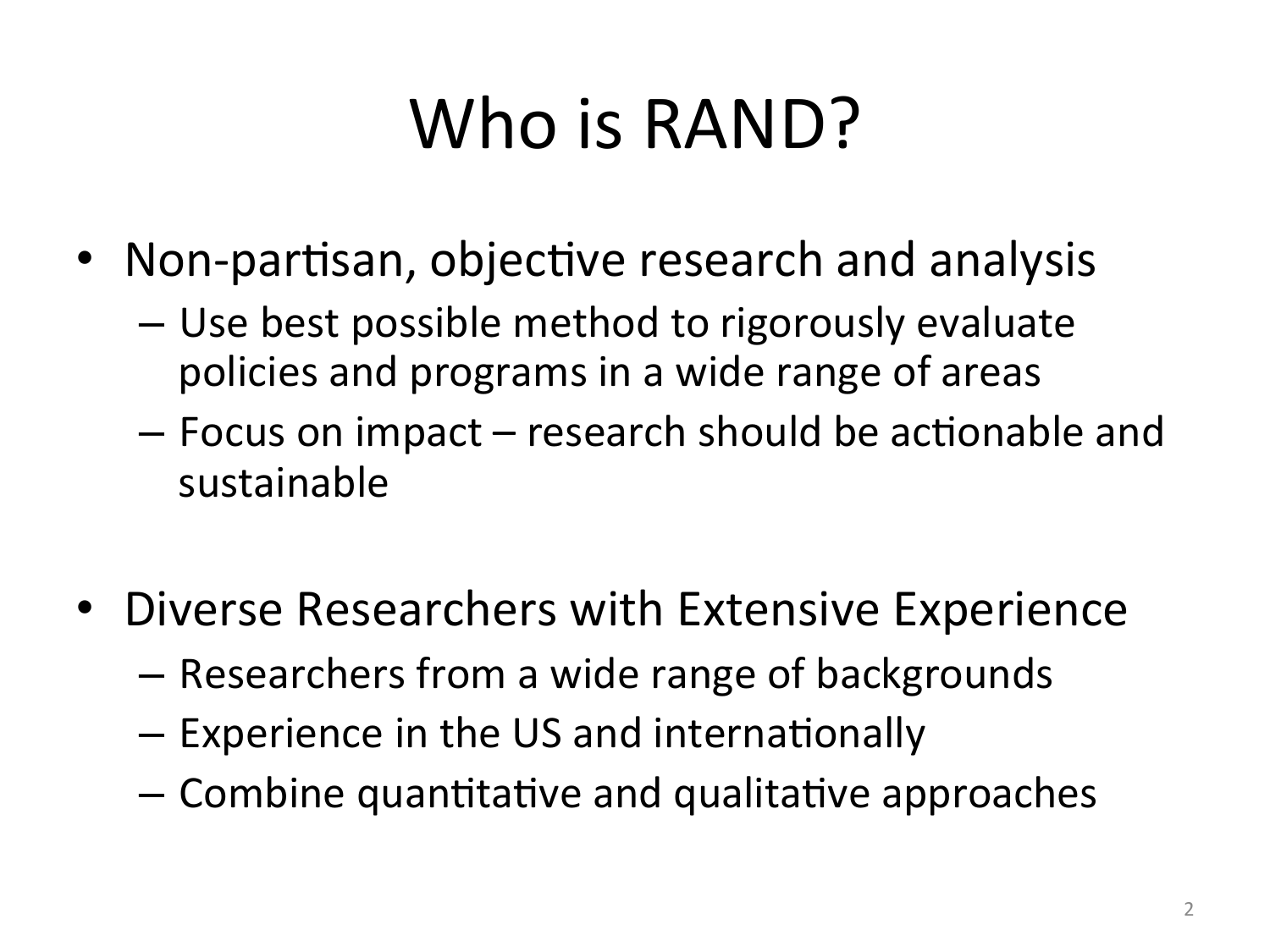## Relevant Experience at RAND

#### **Violence Against Women and Children**

- **Key Priorities: Victim-centered** protocols; collaborative approach with service providers; focus on balancing rigorous design with ethical concerns
- **Examples of work: Programs to** improve government response to child abuse and exposure to violence; Evaluation of programs to Reduce Violence Against Women (Colombia, Burundi); National census of Domestic Violence Services (US)

#### **Indigenous and other Marginalised Communities**

- **Key Priorities: Participatory, action**based approach; recognition of historical context; integration of cultural expertise for research and ethical concerns.
- **Examples of work:** social status with Cherokee Tribes; culturally appropriate approaches to drug/ alcohol use in Native American and Alaskan Native populations; Violence exposure among Palestinian populations

Key to success: Research partnership – our team has expertise in evaluation  $\frac{3}{2}$ design but service providers are the experts on their communities!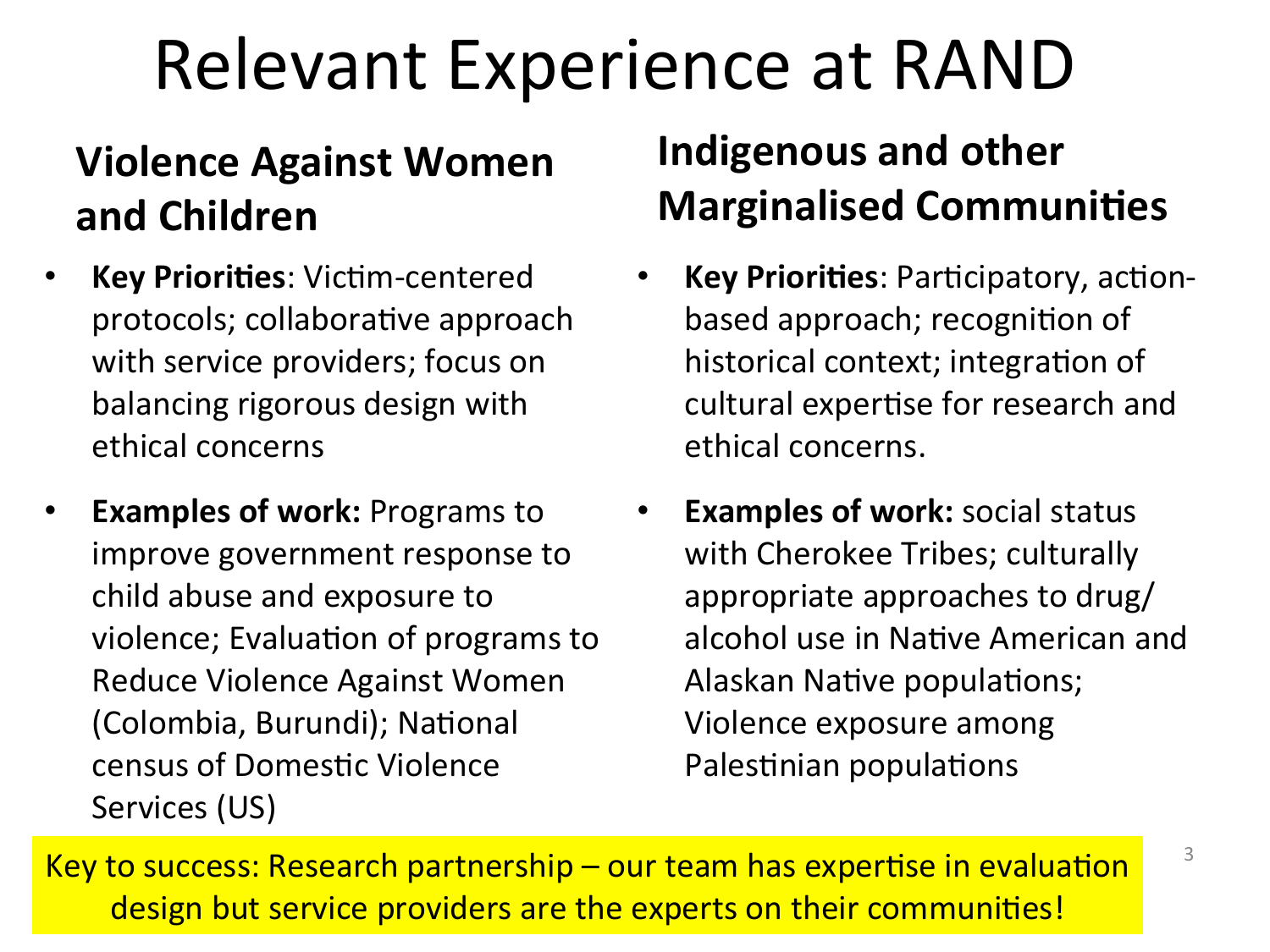# What is Evaluation?

- What are we doing?
	- $-$  Detailed assessment of all programs to understand:
		- How they will operate
		- Potential barriers and how programs deal with them
	- $-$  Design tools for measurement, evaluation for use by providers
	- $-$  Conduct a "deep dive" with some providers
		- Do a "randomised controlled" or "quasi-experimental" evaluation
		- These are rigorous, data-driven approaches to assessing impact and effectiveness
- Who participates?
	- $-$  All providers participate in initial assessment
	- $-$  Some selected for more in-depth evaluation
	- $-$  All providers can contribute their expertise to understanding programs, outcomes, findings, etc.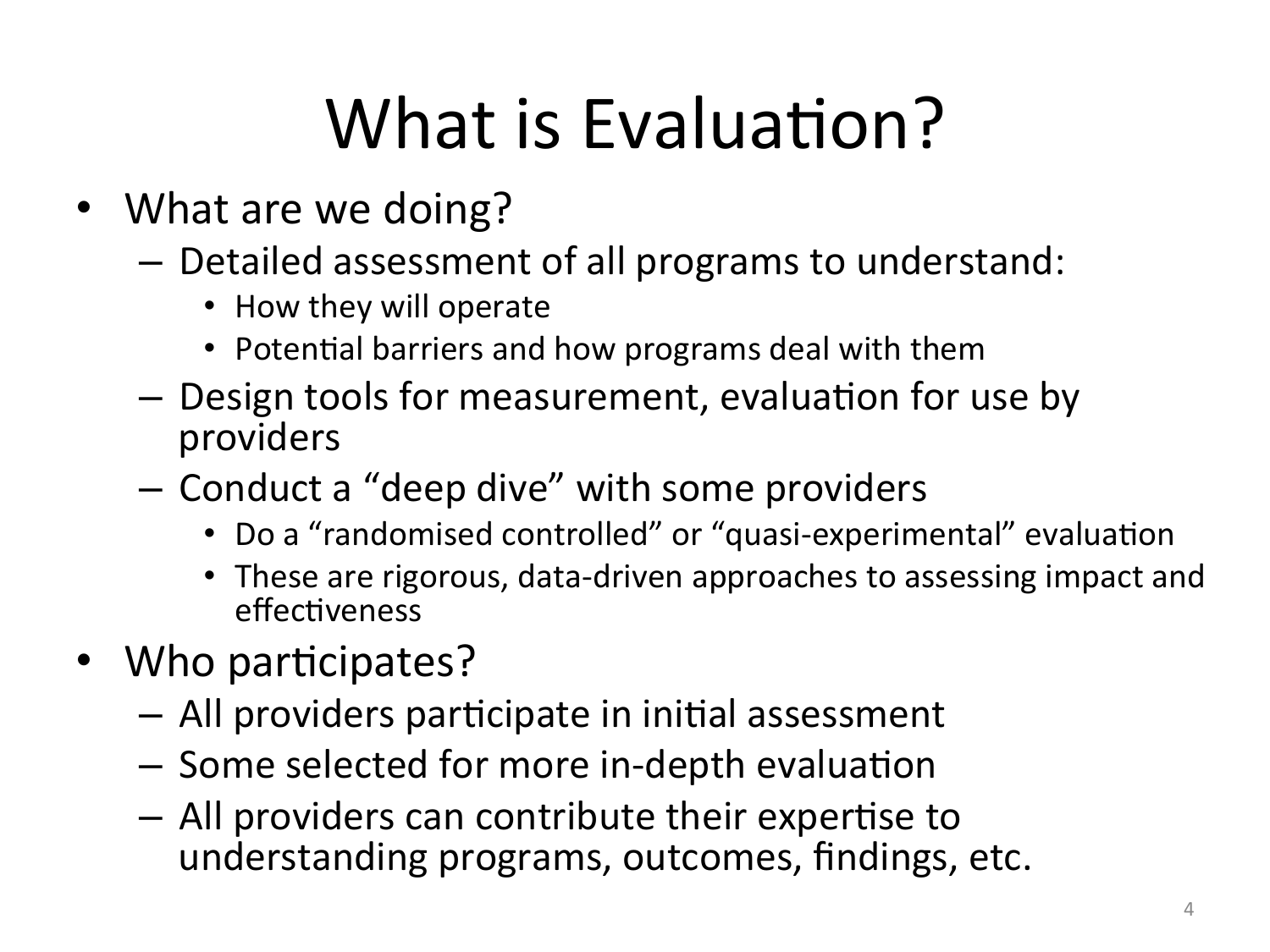# What is Evaluation?

- What will we evaluate?
	- $-$  Outcomes you identify through program logic (today and ongoing)
	- Intermediate outcomes—change doesn't happen quickly
- Why are we doing this?
	- $-$  Help identify what works and importantly why!
	- $-$  Build the evidence base on programs to impact VAWC
	- $-$  Highlight new and innovative practices to a broader community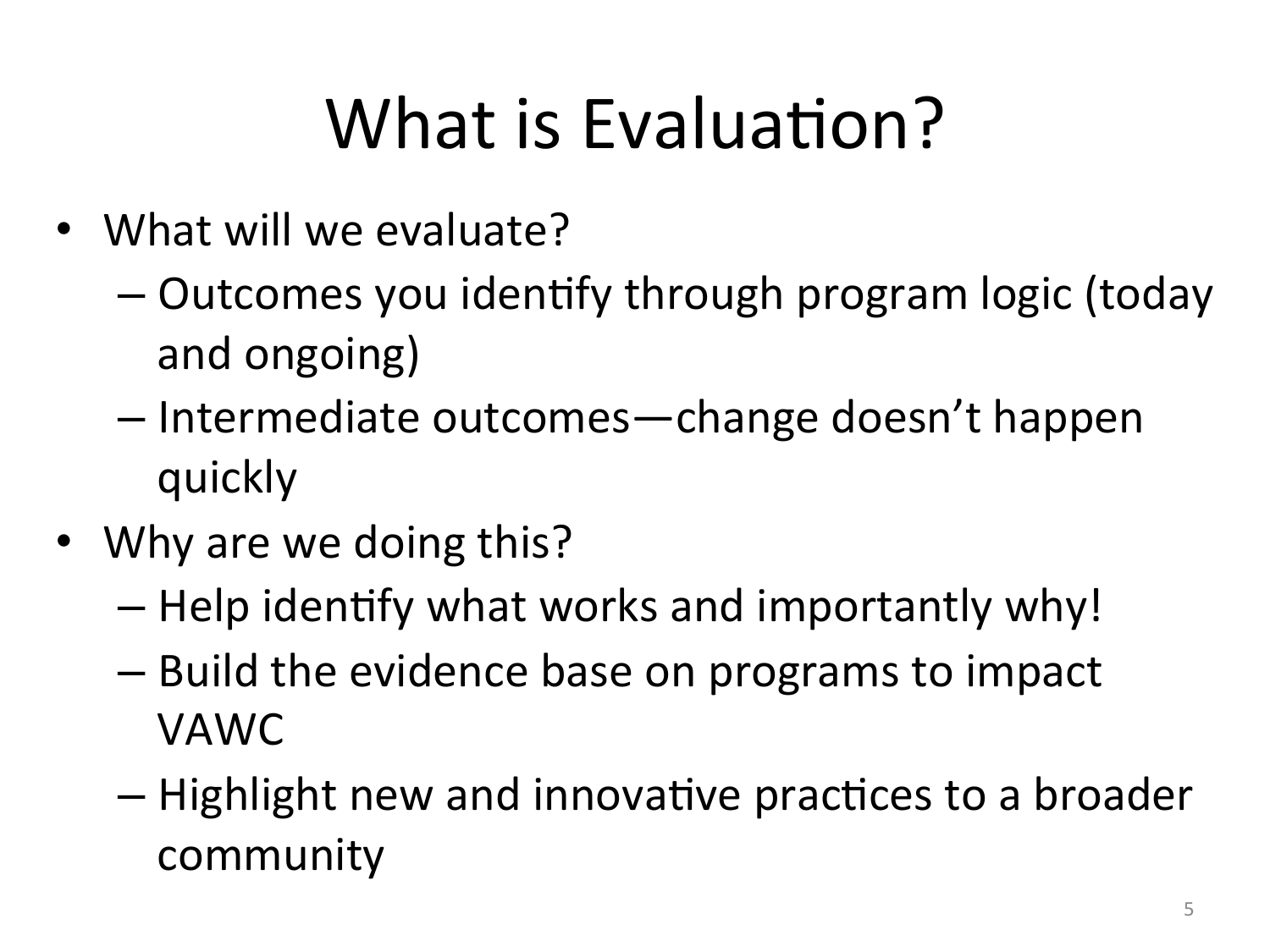# Timeline for Evaluation

Step 1: Program Design and Logic 



Step 3: Selection of "Deep Dive" Programs for Detailed Evaluation

Step 4: Evaluation of "Deep Dive" programs and Presentation of Results

- Review program logic to develop potential evaluation design
- Meet key program staff to understand requirements and potential barriers

*Now* – August 2017 **September 2017** –

• Conduct interviews with service providers

- Meet and interview community stakeholders and representatives
- Review information currently collected or planned for each program
	- *January 2018*
- Write-up evaluation document for each program and share for comments
- Conduct site visits and detailed interviews for potential deep dive sites

*January 2018 – March 2018* 

- Write-up evaluation document for each program and share for comments
- Conduct site visits and detailed interviews for potential deep dive sites

*March 2018 –*  February 2019